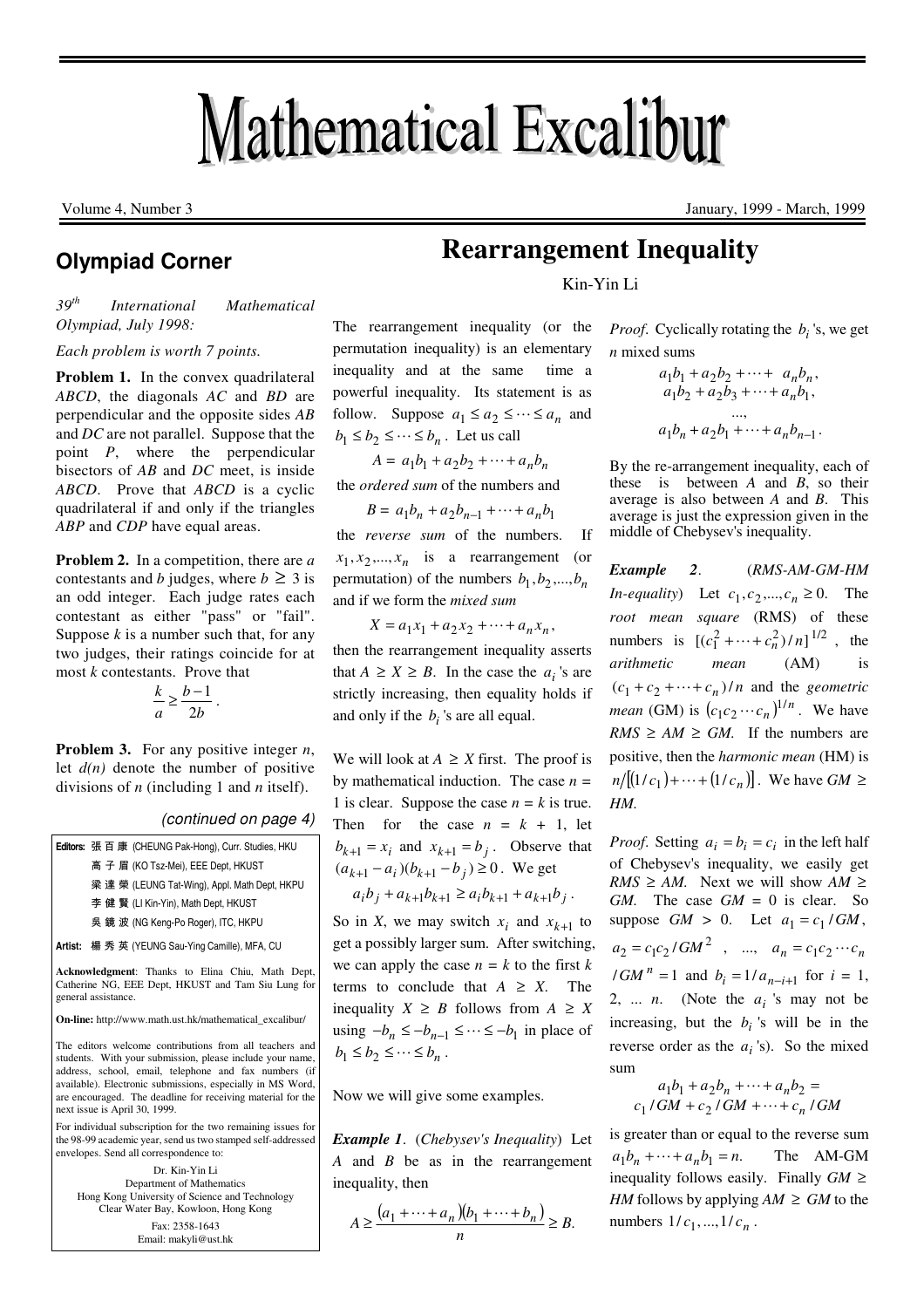.

*to the circle.)*

 $\times$  *PA*' =  $d^2 - r^2$ .

on the third radical axis too.)

If two circles  $C_1$  and  $C_2$  intersect, their radical axis is the line through the intersection point(s) perpendicular to the line of the centers. (This is because the intersection point(s) have 0 power with respect to both circles, hence they are on the radical axis.) If the two circles do not intersect, their radical axis can be found by taking a third circle  $C_3$  intersecting

This theorem follows from the observation that triangles *ABP* and *A'B'P* are similar and the corresponding sides are in the same ratio. In the case *P* is inside the circle, the product  $PA \times PA'$ can be determined by taking the case the chord *AA*' passes through *P* and the center *O*. This gives  $PA \times PA' =$  $r^2 - d^2$ , where *r* is the radius of the circle and  $d = OP$ . In the case *P* is outside the circle, the product  $PA \times PA'$ can be determined by taking the limiting case *PA* is tangent to the circle. Then *PA*

The *power* of a point *P* with respect to a circle is the number  $d^2 - r^2$  as mentioned above. (In case *P* is on the circle, we may define the power to be 0 for convenience.) For two circles  $C_1$  and  $C_2$  with different centers  $O_1$  and  $O_2$ , the points whose power with respect to  $C_1$  and  $C_2$  are equal form a line perpendicular to line  $O_1 O_2$ . (This can be shown by setting coordinates with line  $O_1 O_2$  as the *x*-axis.) This line is called the *radical axis* of the two circles. In the case of the three circles  $C_1$ ,  $C_2$ ,  $C_3$ with noncollinear centers  $O_1$ ,  $O_2$ ,  $O_3$ , the three radical axes of the three pairs of circles intersect at a point called the *radical center* of the three circles. (This is because the intersection point of any two of these radical axes has equal power with respect to all three circles, hence it is

# *Example 3***.** (1974 *USA Math Olympiad*) If  $a, b, c > 0$ , then prove that

 $a^a b^b c^c \geq (abc)^{(a+b+c)/3}.$ 

*Solution*. By symmetry, we may assume  $a \le b \le c$ , then  $\ln a \le \ln b \le \ln c$ . By Chebysev's inequality,

$$
a \ln a + b \ln b + c \ln c
$$
  
\n
$$
\geq \frac{(a+b+c)(\ln a + \ln b + \ln c)}{3}
$$

The desired inequality follows from exponentiation.

*Example 4. (1978 IMO)* Let  $c_1, c_2, ...,$  $c_n$  be distinct positive integers. Prove that

$$
c_1 + \frac{c_2}{4} + \dots + \frac{c_n}{n^2} \ge 1 + \frac{1}{2} + \dots + \frac{1}{n}.
$$

*Solution*. Let  $a_1$ ,  $a_2$ , ...,  $a_n$  be the  $c_i$ 's arranged in increasing order. Since  $a_i$ 's are distinct positive integers,  $a_i \ge i$ . Since  $1 > 1/4 > ... > 1/n^2$ , by the re-arrangement inequality,

$$
c_1 + \frac{c_2}{4} + \dots + \frac{c_n}{n^2}
$$
  
\n
$$
\geq a_1 + \frac{a_2}{4} + \dots + \frac{a_n}{n^2}
$$
  
\n
$$
\geq 1 + \frac{1}{2} + \dots + \frac{1}{n}.
$$

*Example 5. (1995 IMO)* Let *a, b, c* > 0 and *abc* = 1. Prove that

$$
\frac{1}{a^3(b+c)} + \frac{1}{b^3(c+a)} + \frac{1}{c^3(a+b)} \ge \frac{3}{2}.
$$

*Solution.* (HO Wing Yip, Hong Kong Team Member) Let  $x = bc = 1/a$ ,  $y = ca =$  $1/b$ ,  $z = ab = 1/c$ . The required inequality is equivalent to

$$
\frac{x^2}{z+y} + \frac{y^2}{x+z} + \frac{z^2}{y+x} \ge \frac{3}{2}.
$$

By symmetry, we may assume  $x \le y \le z$ , then  $x^2 \le y^2 \le z^2$  and  $1/(z + y) \le 1/(x + z)$  $z) \leq 1/(y + x)$ . The left side of the required inequality is just the ordered sum *A* of the numbers. By the rearrangement inequality,

$$
A \ge \frac{x^2}{y+x} + \frac{y^2}{z+y} + \frac{z^2}{x+z},
$$
  

$$
A \ge \frac{x^2}{x+z} + \frac{y^2}{y+x} + \frac{z^2}{z+y}.
$$

(continued on page 4)

# **Power of Points Respect to Circles**

## Kin-Yin Li

**Intersecting Chords Theorem**. *Let two lines through a point P not on a circle intersect the inside of the circle at chords AA' and BB', then*  $PA \times PA' = PB \times$ *PB'. (When P is outside the circle, the limiting case A = A' refers to PA tangent*  both  $C_1$  and  $C_2$ . Let the radical axis of  $C_1$ ,  $C_3$  intersect the radical axis of  $C_2$ ,  $C_3$  at *P*. Then the radical axis of  $C_1$ ,  $C_2$ is the line through *P* perpendicular to the line of centers of  $C_1$ ,  $C_2$ .

We will illustrate the usefulness of the intersecting chords theorem, the concepts of power of a point, radical axis and radical center in the following examples.

*Example 1.* (*1996 St. Petersburg City Math Olympiad*) Let *BD* be the angle bisector of angle *B* in triangle *ABC* with *D* on side *AC*. The circumcircle of triangle *BDC* meets *AB* at *E*, while the circumcircle of triangle *ABD* meets *BC* at *F*. Prove that *AE = CF*.

*Solution.* By the intersecting chords theorem,  $AE \times AB = AD \times AC$  and  $CF$  $\times$  *CB* = *CD*  $\times$  *CA*, so *AE/CF* =  $(AD/CD)(BC/AB)$ . However,  $AB/CB =$ *AD/CD* by the angle bisector theorem. So *AE = CF*.

*Example 2.* (*1997 USA Math Olympiad*) Let *ABC* be a triangle, and draw isosceles triangles *BCD, CAE, ABF* externally to *ABC*, with *BC, CA, AB* as their respective bases. Prove the lines through *A, B, C,* perpendicular to the lines *EF, FD, DE,* respectively, are concurrent.

*Solution*. Let  $C_1$  be the circle with center *D* and radius *BD*, *C*<sup>2</sup> be the circle with center  $E$  and radius  $CE$ , and  $C_3$  be the circle with center *F* and radius *AF*. The line through *A* perpendicular to *EF* is the radical axis of  $C_2$ ,  $C_3$ , the line through *B* perpendicular to *FD* is the radical axis of  $C_3$ ,  $C_1$  and the line through *C* perpendicular to *DE* is the radical axis of  $C_1$ ,  $C_2$ . These three lines concur at the radical center of the three circles.

*Example 3.* (*1985 IMO*) A circle with center *O* passes through vertices *A* and *C* of triangle *ABC* and intersects side *AB* at *K* and side *BC* at *N*. Let the circumcircles of triangles *ABC* and *KBN* intersect at *B* and *M*. Prove that *OM* is perpendicular to *BM*.

(continued on page 4)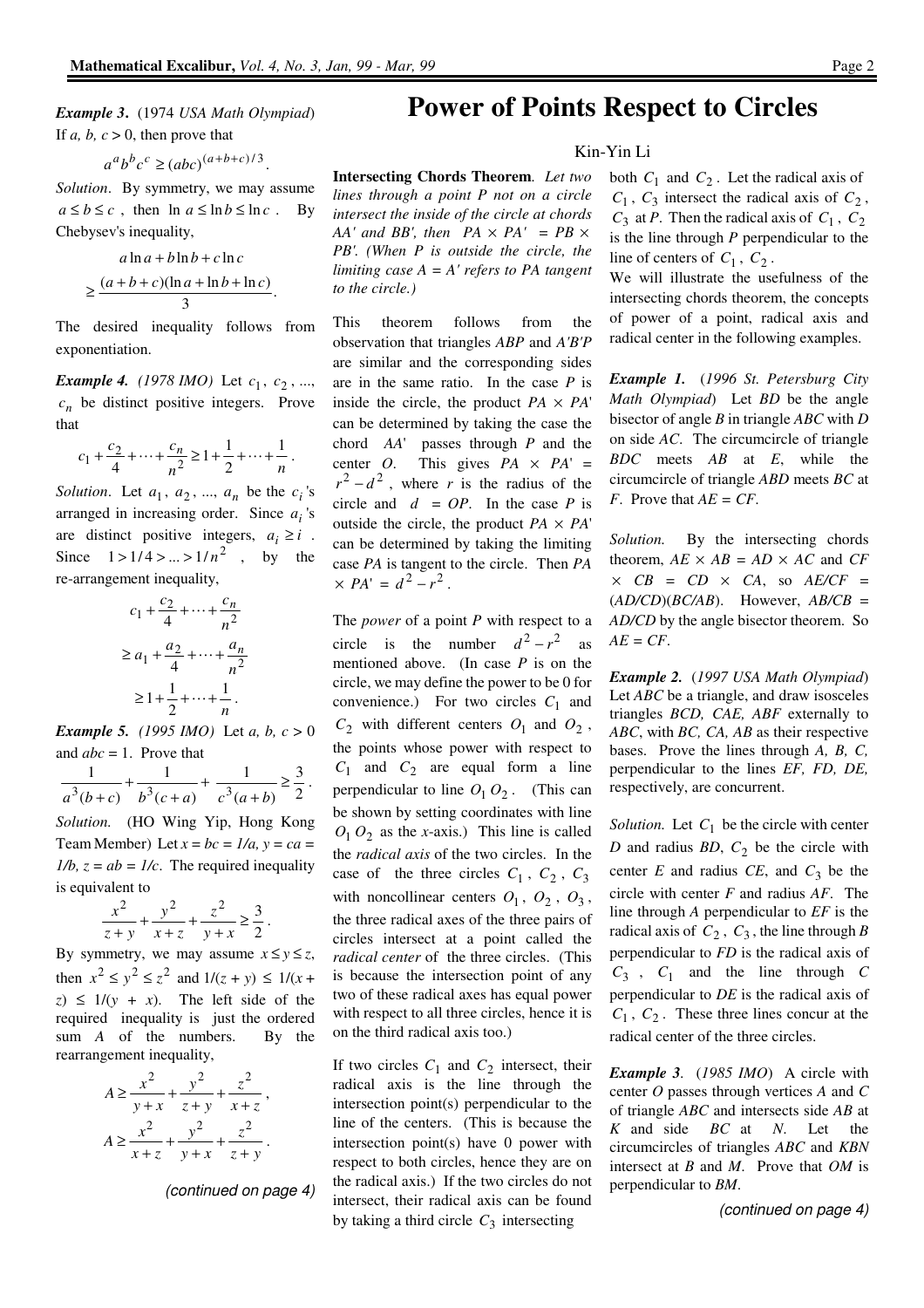# **Problem Corner**

We welcome readers to submit solutions to the problems posed below for publication consideration. Solutions should be preceeded by the solver's name, home address and school affiliation. Please send submissions to *Dr. Kin Y. Li, Department of Mathematics, Hong Kong University of Science and Technology, Clear Water Bay, Kowloon.* The deadline for submitting solutions is *April 30, 1999.* 

**Problem 81.** Show, with proof, how to dissect a square into at most five pieces in such a way that the pieces can be reassembled to form three squares no two of which have the same area. (*Source*: 1996 Irish Mathematical Olympiad)

**Problem 82.** Show that if *n* is an integer greater than 1, then  $n^4 + 4^n$ cannot be a prime number. (*Source:* 1977 Jozsef Kurschak Competition in Hungary)

**Problem 83.** Given an alphabet with three letters *a, b, c*, find the number of words of *n* letters which contain an even number of *a*'s. (*Source*: 1996 Italian Mathematical Olympiad)

**Problem 84.** Let *M* and *N* be the midpoints of sides *AB* and *AC* of ∆ *ABC*, respectively. Draw an arbitrary line through *A*. Let *Q* and *R* be the feet of the perpendiculars from *B* and *C* to this line, respectively. Find the locus of the intersection *P* of the lines *QM* and *RN* as the line rotates about *A*.

**Problem 85.** Starting at  $(1, 1)$ , a stone is moved in the coordinate plane according to the following rules:

- (a) From any point (*a, b*), the stone can be moved to  $(2a, b)$  or  $(a, 2b)$ .
- (b) From any point (*a, b*), the stone can be moved to  $(a - b, b)$  if  $a > b$ , or to (*a, b - a*) if *a < b*.

For which positive integers *x, y*, can the stone be moved to (*x, y*)? (*Source:*  1996 German Mathematical Olympiad)

> \*\*\*\*\*\*\*\*\*\*\*\*\*\*\*\*\* **Solutions**  \*\*\*\*\*\*\*\*\*\*\*\*\*\*\*\*\*

**Problem 76.** Find all positive integers *N* such that in base 10, the digits of 9*N*  is the reverse of the digits of *N* and *N* has at most one digit equal 0. (*Source:*

1977 unused IMO problem proposed by Romania)

**Solution. LAW Ka Ho** (Queen Elizabeth School, Form 6) and **Gary NG Ka Wing** (STFA Leung Kau Kui College, Form 6).

Let  $[a_1 a_2 ... a_n]$  denote *N* in base 10 with  $a_1 \neq 0$ . Since 9*N* has the same number of digits as *N*, we get  $a_1 = 1$  and  $a_n = 9$ . Since  $9 \times 19 \neq 91$ ,  $n > 2$ . Now  $9[a_2]$  ...  $a_{n-1}$  | + 8 = [ $a_{n-1}$  ...  $a_2$  ]. Again from the number of digits of both sides, we get  $a_2 \le 1$ . The case  $a_2 = 1$  implies  $9a_{n-1}$  $+ 8$  ends in  $a_2$  and so  $a_{n-1} = 7$ , which is not possible because  $9[1 \dots 7] + 8 > [7 \dots$ 1]. So  $a_2 = 0$  and  $a_{n-1} = 8$ . Indeed, 1089 is a solution by direct checking. For  $n > 4$ , we now get  $9[a_3...a_{n-2}] + 8 =$  $[8 \ a_{n-2} \ ... \ a_3]$ . Then  $a_3 \ge 8$ . Since  $9a_{n-2} + 8$  ends in  $a_3$ ,  $a_3 = 8$  will imply  $a_{n-2} = 0$ , causing another 0 digit. So  $a_3$  $= 9$  and  $a_{n-2} = 9$ . Indeed, 10989 and 109989 are solutions by direct checking. For  $n > 6$ , we again get  $9[a_4 ... a_{n-3}] + 8$  $= [8 a_{n-3} ... a_4].$  So  $a_4 = ... = a_{n-3} = 9.$ Finally direct checking shows these numbers are solutions.

*Other recommended solvers:* **CHAN Siu Man** (Ming Kei College, Form 6), **CHING Wai Hung** (STFA Leung Kau Kui College, Form 7), **FANG Wai Tong Louis** (St. Mark's School, Form 6), **KEE Wing Tao Wilton** (PLK Centenary Li Shiu Chung Memorial College, Form 7), **KWOK Chi Hang** (Valtorta College, Form 7), **TAM Siu Lung** (Queen Elizabeth School, Form 6**), WONG Chi Man** (Valtorta College, Form 4), **WONG Hau Lun** (STFA Leung Kau Kui College, Form 7) and **WONG Shu Fai** (Valtorta College, Form 7).

**Problem 77.** Show that if ∆ *ABC* satisfies

$$
\frac{\sin^2 A + \sin^2 B + \sin^2 C}{\cos^2 A + \cos^2 B + \cos^2 C} = 2,
$$

then it must be a right triangle. (*Source*: 1967 unused IMO problem proposed by Poland)

**Solution.** (All solutions received are essentially the same.)

Using  $\sin^2 x = (1 - \cos 2x)/2$  and

 $\cos^2 x = (1 + \cos 2x)/2$ , the equation is equivalent to

 $\cos 2A + \cos 2B + \cos 2C + 1 = 0$ .

This yields  $cos(A + B) cos(A - B) + cos<sup>2</sup>$  $C = 0$ . Since  $cos(A + B) = -cosC$ , we get  $\cos C (\cos(A - B) + \cos(A + B)) = 0$ . This simplifies to  $\cos C \cos A \cos B = 0$ . So one of the angles  $A$ ,  $B$ ,  $C$  is  $90^0$ .

*Solvers*: **CHAN Lai Yin, CHAN Man Wai**, **CHAN Siu Man**, **CHAN Suen On**, **CHEUNG Kin Ho**, **CHING Wai Hung**, **CHOI Ching Yu**, **CHOI Fun Ieng**, **CHOI Yuet Kei**, **FANG Wai Tong Louis**, **FUNG Siu Piu, HUNG Kit**, **KEE Wing Tao Wilton**, **KO Tsz Wan**, **KWOK Chi Hang, LAM Tung Man**, **LAM Wai Hung**, **LAM Yee**, **LAW Ka Ho**, **LI Ka Ho**, **LING Hoi Sheung**, **LOK Chan Fai, LUNG Chun Yan**, **MAK Wing Hang**, **MARK Kai Pan**, **Gary NG Ka Wing**, **OR Kin**, **TAM Kwok Cheong**, **TAM Siu Lung**, **TSANG Kam Wing**, **TSANG Pui Man**, **TSANG Wing Kei**, **WONG Chi Man**, **WONG Hau Lun**, **YIM Ka Wing** and **YU Tin Wai**.

**Problem 78.** If  $c_1, c_2, ..., c_n$  ( $n \ge 2$ ) are real numbers such that

> $(n-1)(c_1^2 + c_2^2 + \dots + c_n^2) =$  $(c_1 + c_2 + \cdots + c_n)^2$ ,

show that either all of them are nonnegative or all of them are non-positive. (*Source*: 1977 unused IMO problem proposed by Czechoslovakia)

# **Solution. CHOY Ting Pong** (Ming Kei College, Form 6).

Assume the conclusion is false. Then there are at lease one negative and one positive numbers, say  $c_1 \leq c_2 \leq \cdots \leq c_k$  $\leq 0 < c_{k+1} \leq \cdots \leq c_n$  with  $1 \leq k < n$ , satisfying the condition. Let  $w = c_1 + ...$  $c_k$ ,  $x = c_{k+1} + \cdots + c_n$ ,  $y = c_1^2 + \cdots + c_n$  $c_k^2$  and  $z = c_{k+1}^2 + \cdots + c_n^2$ . Expanding  $w^2$  and  $x^2$  and applying the inequality  $a^2 + b^2 \ge 2ab$ , we get  $ky \ge w^2$  and  $(n - b^2)$  $(k) z \geq x^2$ . So  $(w+x)^2 = (n-1)(y+z) \ge ky +$ 

$$
(n-k)z \geq w^2 + x^2.
$$

Simiplifying, we get  $wx \ge 0$ , contradicting  $w < 0 < x$ .